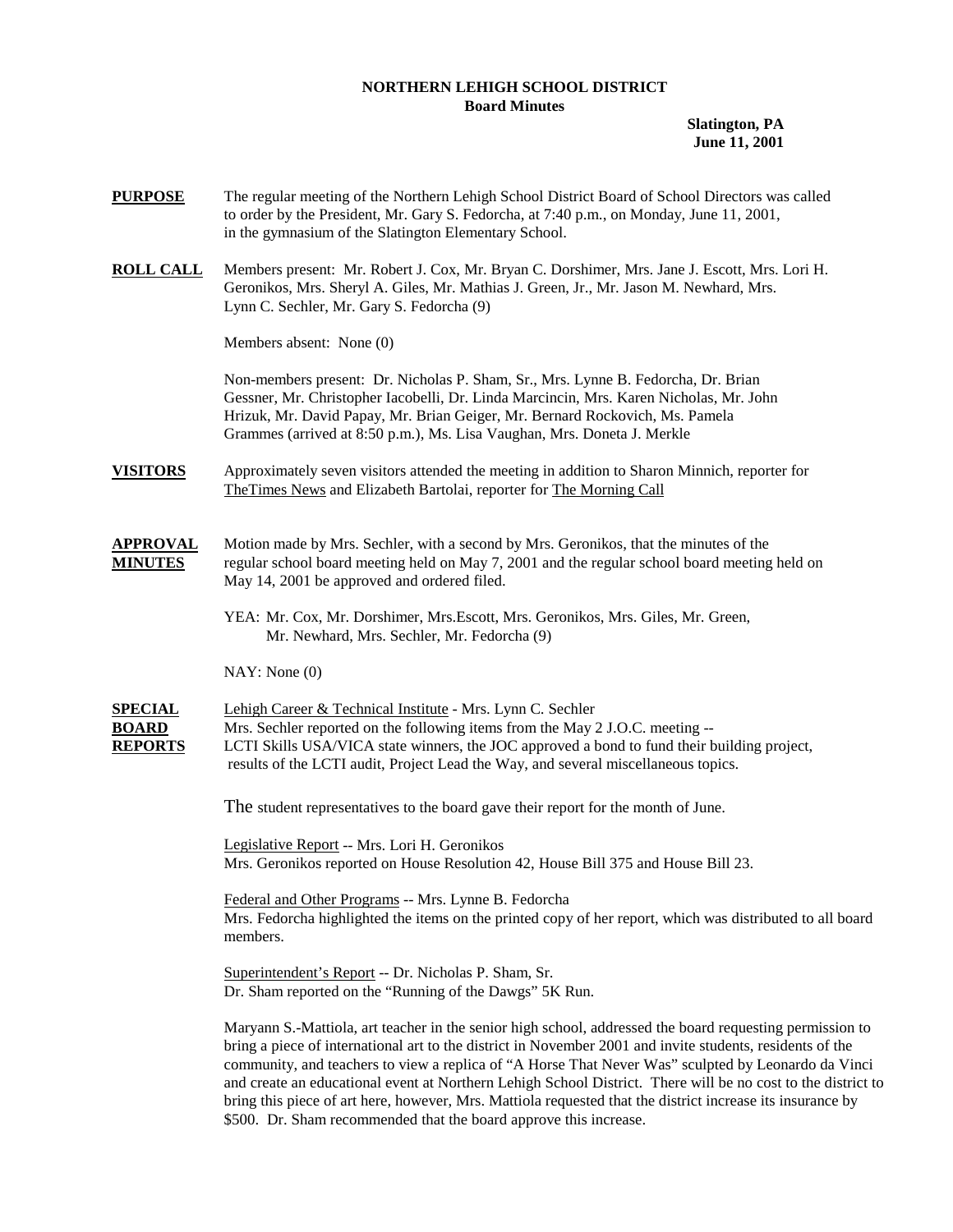| Executive<br>Session                                                     | An Executive Work Session was held prior to the meeting from $7:00$ p.m. to $7:30$ p.m.<br>for personnel issues.                                                                                                                                                                   |                                                                                                                                                                                                                                                                                                                              |  |  |  |
|--------------------------------------------------------------------------|------------------------------------------------------------------------------------------------------------------------------------------------------------------------------------------------------------------------------------------------------------------------------------|------------------------------------------------------------------------------------------------------------------------------------------------------------------------------------------------------------------------------------------------------------------------------------------------------------------------------|--|--|--|
| <b>PERSONNEL</b>                                                         | Motion made by Mr. Newhard, with a second made by Mrs. Giles that the Board of Education<br>approve the following items listed under Personnel:                                                                                                                                    |                                                                                                                                                                                                                                                                                                                              |  |  |  |
| Appointments-<br>Instructional<br>Change of<br>Status - Gail<br>Lafferty | Gail Lafferty<br>From:<br>Grade 6 Teacher - Slatington Elementary School<br>Instructional Support Teacher - Slatington Elementary School, replacing<br>To:<br>Laurie Newman who became the Special Education Coordinator.<br>Effective:<br>The start of the 2001-2002 school year. |                                                                                                                                                                                                                                                                                                                              |  |  |  |
| <b>TVR</b><br>Lynn Haab                                                  | Lynn Haab<br>Assignment:<br>Salary:<br><b>Effective Date:</b>                                                                                                                                                                                                                      | Temporary Vacancy Replacement Teacher<br>Special Education Learning Support Teacher in the Middle School, replacing Tammy<br>Fristick who was granted an unpaid leave of absence for the 2001-2002 school year.<br>\$35,200.00 (Appendix A-Step 1-Bachelors on the 2001-2002 NLEA CBA Salary<br>Schedule)<br>August 30, 2001 |  |  |  |
| Resignation/<br>Retirement-<br>Margaret<br>Conrad                        | Margaret Conrad, second grade teacher at Peters Elementary School, has submitted her letter of<br>resignation. After 22 1/2 years of service in the Northern Lehigh School District, Mrs. Conrad has<br>decided to retire, effective August 30, 2001.                              |                                                                                                                                                                                                                                                                                                                              |  |  |  |
| Transfer of<br>Teacher<br>Assignments                                    | Approve the following changes in teacher assignments to begin with the 2001-2002 school year<br>in accordance with School Board Policy #409:                                                                                                                                       |                                                                                                                                                                                                                                                                                                                              |  |  |  |

| Teacher             | Subject                      | From                | To                                 |
|---------------------|------------------------------|---------------------|------------------------------------|
| Michael Bonner      | Guidance                     | <b>Fulltime MS</b>  | Part-time HS & MS                  |
| <b>Susan Bowser</b> | Family & Consumer<br>Science | <b>Fulltime MS</b>  | Part-time HS & MS                  |
| Victoria Burse      | German                       | 4 Periods-MS        | 1 Period-MS-Remainder<br>of Day-HS |
| Francis Carazo      | English                      | МS                  | <b>HS</b>                          |
| Eric DeAntonis      | Math                         | 2 Periods-MS        | <b>Fulltime HS</b>                 |
|                     |                              | Remainder of Day HS |                                    |
| <b>Scott DeLong</b> | <b>Social Studies</b>        | 2 Periods-MS        | <b>Fulltime HS-Remains</b>         |
|                     |                              | Remainder of Day HS | A Half-time teacher                |
| Julie Everett       | Biology/Science              | 2 Periods-MS        | <b>Fulltime HS</b>                 |
|                     |                              | Remainder of Day HS |                                    |
| <b>Robert Hicks</b> | <b>Technology Education</b>  | <b>MS</b>           | Part-time HS & MS                  |
| David Oertner       | Science                      | МS                  | <b>HS</b>                          |
| John Posegay        | <b>Special Education</b>     | MS                  | HS                                 |
| Ronald Sadler       | Health/Phys. Ed.             | МS                  | <b>HS</b>                          |
| Dalton Semmel       | Math                         | МS                  | <b>HS</b>                          |
| Sandra Vajda        | Spanish                      | МS                  | Part-time HS & MS                  |
| James Yadush        | <b>Social Studies</b>        | МS                  | Part-time HS & MS                  |
| Kristie Croll       | Special Education            | MS                  | HS                                 |

 YEA: Mr. Cox, Mr. Dorshimer, Mrs. Escott, Mrs. Geronikos, Mrs. Giles, Mr. Green, Mr. Newhard, Mrs. Sechler, Mr. Fedorcha (9)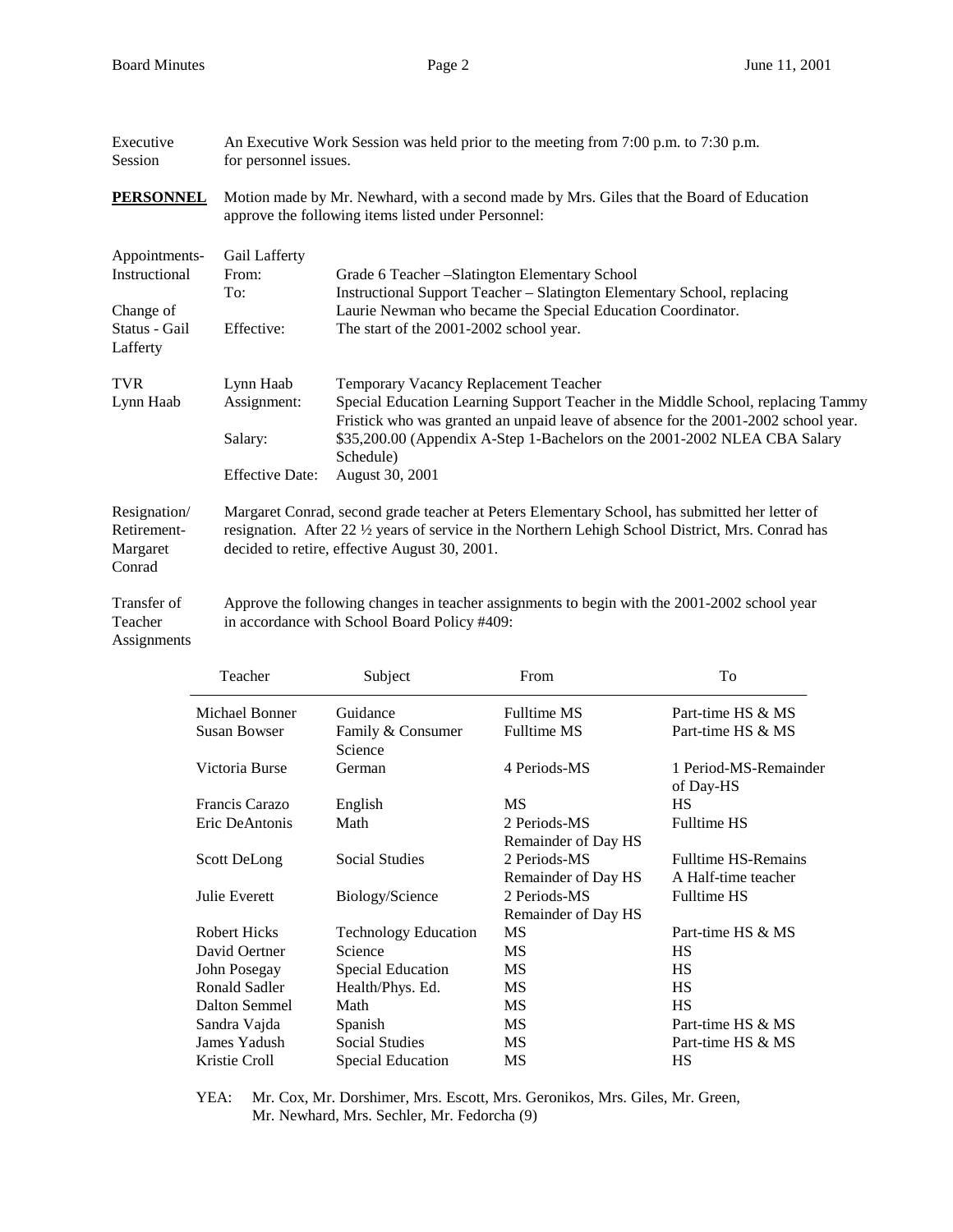| NAY:                                                                   | None $(0)$                                                                                                                                                                                                                                                                                                                                                                    |  |  |  |  |
|------------------------------------------------------------------------|-------------------------------------------------------------------------------------------------------------------------------------------------------------------------------------------------------------------------------------------------------------------------------------------------------------------------------------------------------------------------------|--|--|--|--|
| <b>PERSONNEL</b>                                                       |                                                                                                                                                                                                                                                                                                                                                                               |  |  |  |  |
| (Con't.)<br><b>Business</b><br>Manager<br>Compensation<br>Agreement    | Motion made by Mr. Green, with a second made by Mr. Cox, that the Board of Education<br>approve the Compensation Agreement between the Board of School Directors of the Northern<br>Lehigh School District and Mr. Bernard G. Rockovich, Business Manager for a term of five (5)<br>years, commencing on the $7th$ day of May, 2001 and ending on the $7th$ day of May, 2006. |  |  |  |  |
|                                                                        | Amend Contract Mr. Green made a motion to amend the contract and add the clause into the contract that "a<br>ninety-day probationary period shall be served". Mr. Cox seconded the motion.                                                                                                                                                                                    |  |  |  |  |
|                                                                        | YEA: Mr. Cox, Mr. Dorshimer, Mrs. Escott, Mrs. Geronikos, Mrs. Giles, Mr. Green,<br>Mr. Newhard, Mrs. Sechler, Mr. Fedorcha (9)                                                                                                                                                                                                                                               |  |  |  |  |
|                                                                        | NAY: None (0)                                                                                                                                                                                                                                                                                                                                                                 |  |  |  |  |
| <b>POLICY</b>                                                          | Motion made by Mr. Cox, with a second made by Mrs. Sechler, that the Board of Education<br>approve the following policy items:                                                                                                                                                                                                                                                |  |  |  |  |
| Non-Resident -<br>Student                                              | Approve to permit a Slatington Elementary School student, whose parents have moved from<br>the Northern Lehigh School District, to remain in attendance for the duration of this school<br>term in accordance with School Board Policy #202.                                                                                                                                  |  |  |  |  |
| <b>Board Policy</b><br>$1st$ Reading                                   | Approve revisions to school board policy $#707 -$ Use of School Facilities and Equipment,<br>as amended, by adding the word "if" to the beginning of Item #5 under Guidelines,<br>after first reading.                                                                                                                                                                        |  |  |  |  |
|                                                                        | Approve revisions to school board policy #913 – Relations With Special Interest Groups, as<br>presented after first reading.                                                                                                                                                                                                                                                  |  |  |  |  |
| Ron Kleven-<br>$hagen - Tax$<br>Collector-<br>Borough of<br>Slatington | Appoint Mr. Ronald Klevenhagen as the municipal officer authorized to collect Slatington Real<br>Estate Tax and Slatington Per Capita Tax for the 2001-2002 school year.                                                                                                                                                                                                      |  |  |  |  |
| <b>NLMS</b> Student<br><b>Activities Fund</b><br>Statement             | Approve the Northern Lehigh Middle School Student Activities Account Statement for the month<br>of May 2001.                                                                                                                                                                                                                                                                  |  |  |  |  |
|                                                                        | YEA: Mr. Cox, Mr. Dorshimer, Mrs. Escott, Mrs. Geronikos, Mrs. Giles, Mr. Green,<br>Mr. Newhard, Mrs. Sechler, Mr. Fedorcha (9)                                                                                                                                                                                                                                               |  |  |  |  |
|                                                                        | NAY: None(0)                                                                                                                                                                                                                                                                                                                                                                  |  |  |  |  |
| <b>NEW</b><br><b>BUSINESS</b>                                          | Motion made by Mrs. Sechler, with a second by Mrs. Geronikos, to expend no more than \$700.00<br>to provide the additional insurance needed so that the district can have "The Horse That Never<br>Was" statue in our high school library for an art exhibit.                                                                                                                 |  |  |  |  |
| Additional<br>Insurance<br>Coverage                                    | YEA: Mr. Cox, Mr. Dorshimer, Mrs. Escott, Mrs. Geronikos, Mrs. Giles, Mr. Green,<br>Mr. Newhard, Mrs. Sechler, Mr. Fedorcha (9)                                                                                                                                                                                                                                               |  |  |  |  |
|                                                                        |                                                                                                                                                                                                                                                                                                                                                                               |  |  |  |  |

NAY: None (0)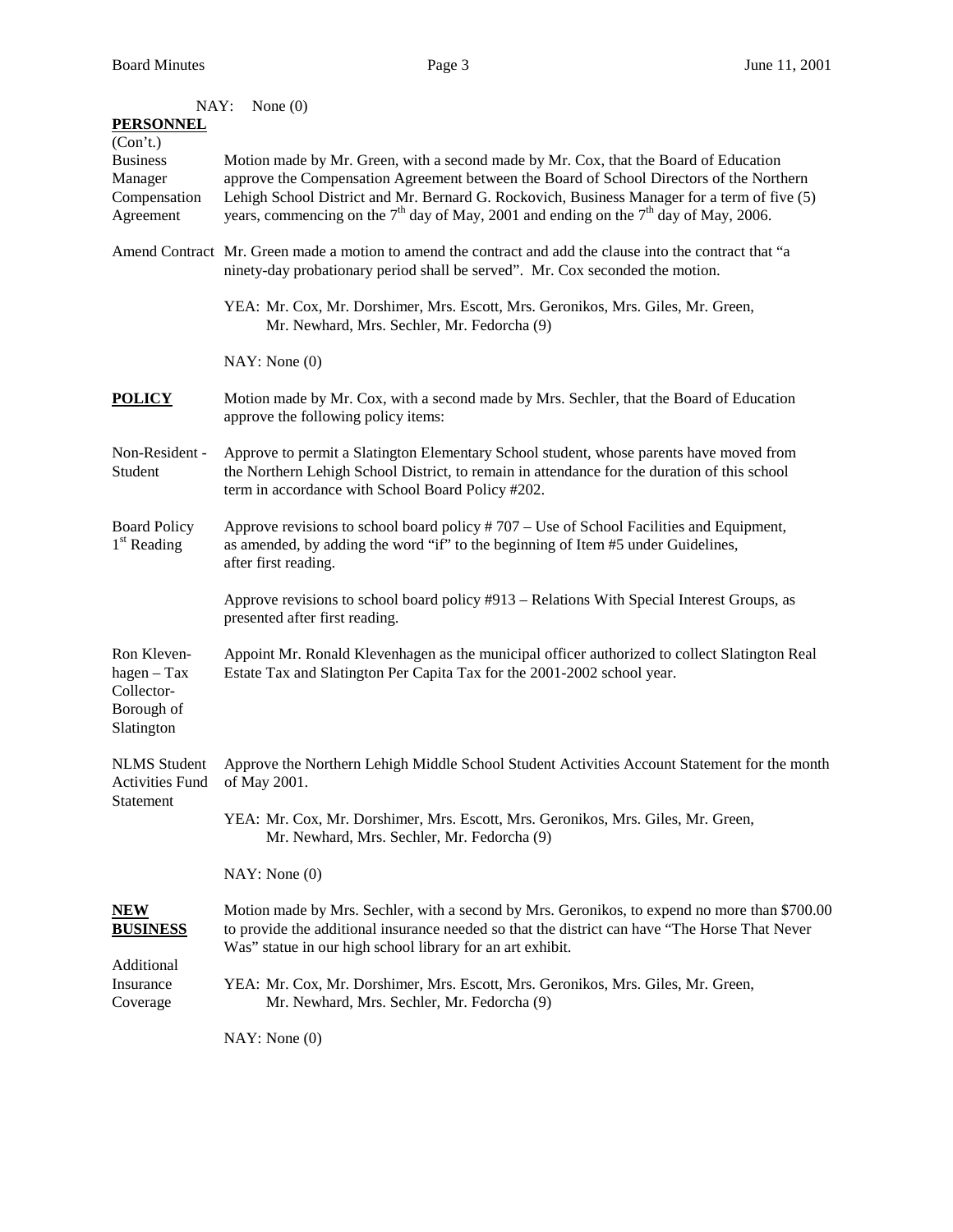| <b>NEW BUSINESS</b>                           |                                                                                                                                                                                                                                                                                                                                                      |              |                                                                                                                                                                                                                                                               |  |  |  |
|-----------------------------------------------|------------------------------------------------------------------------------------------------------------------------------------------------------------------------------------------------------------------------------------------------------------------------------------------------------------------------------------------------------|--------------|---------------------------------------------------------------------------------------------------------------------------------------------------------------------------------------------------------------------------------------------------------------|--|--|--|
| (Con't.)<br><b>Unpaid Leave</b><br>Of Absence |                                                                                                                                                                                                                                                                                                                                                      |              | Motion made by Mrs. Escott, with a second made by Mrs. Giles, to approve two unpaid leave of<br>absence days for high school principal, Dr. Brian Gessner for June 26 and 27, 2001.                                                                           |  |  |  |
|                                               | <b>ROLL CALL:</b>                                                                                                                                                                                                                                                                                                                                    | YEA:<br>NAY: | Mrs. Escott, Mrs. Geronikos, Mrs. Giles, Mr. Newhard, Mrs. Sechler,<br>Mr. Fedorcha (6)<br>Mr. Dorshimer, Mr. Cox (2)<br>ABSTAIN: Mr. Green (1) (Not part of deliberation on this issue).                                                                     |  |  |  |
|                                               | Motion carried.                                                                                                                                                                                                                                                                                                                                      |              |                                                                                                                                                                                                                                                               |  |  |  |
| Departure<br>Date for<br>Dr. Brian<br>Gessner | Motion made by Mrs. Geronikos, seconded by Mrs. Sechler to approve the departure date of Dr.<br>Brian Gessner from his position of senior high school principal for August 2, 2001.                                                                                                                                                                  |              |                                                                                                                                                                                                                                                               |  |  |  |
|                                               | YEA: Mr. Cox, Mr. Dorshimer, Mrs. Escott, Mrs. Geronikos, Mrs. Giles, Mr. Green,<br>Mr. Newhard, Mrs. Sechler, Mr. Fedorcha (9)                                                                                                                                                                                                                      |              |                                                                                                                                                                                                                                                               |  |  |  |
|                                               | NAY: None(0)                                                                                                                                                                                                                                                                                                                                         |              |                                                                                                                                                                                                                                                               |  |  |  |
| Award For<br>Stolen<br>Memorial               | Motion made by Mrs. Sechler seconded by Mrs. Giles to offer a monetary reward<br>in the amount of \$1000 leading to the arrest, conviction, location of the Larry Horner Memorial<br>bulldog statue and memorial plaque which was stolen from its foundation on district property. The<br>recipient would remain anonymous.                          |              |                                                                                                                                                                                                                                                               |  |  |  |
|                                               | YEA: Mr. Cox, Mr. Dorshimer, Mrs. Escott, Mrs. Geronikos, Mrs. Giles, Mr. Green,<br>Mr. Newhard, Mrs. Sechler, Mr. Fedorcha (9)                                                                                                                                                                                                                      |              |                                                                                                                                                                                                                                                               |  |  |  |
|                                               | NAY: None(0)                                                                                                                                                                                                                                                                                                                                         |              |                                                                                                                                                                                                                                                               |  |  |  |
| <b>FINANCIAL</b>                              | the following financial items:                                                                                                                                                                                                                                                                                                                       |              | Motion made by Mr. Cox, with a second by Mrs. Sechler, that the Board of Education approve                                                                                                                                                                    |  |  |  |
| Treasurer's<br>Report                         |                                                                                                                                                                                                                                                                                                                                                      |              | Approve the report of the treasurer, Mr. Cox, for the month of May 2001.                                                                                                                                                                                      |  |  |  |
| Reports<br>(Info Only)                        | All board members received the June 2001 Revenue and Expenditure Reports for the Cafeteria, General and<br>Capital Reserve Funds.                                                                                                                                                                                                                    |              |                                                                                                                                                                                                                                                               |  |  |  |
| General<br>Fund Bills                         |                                                                                                                                                                                                                                                                                                                                                      |              | Approve payment of General Fund bills for the month of May 2001, as presented.                                                                                                                                                                                |  |  |  |
| Service<br>Provider/<br><b>TSA</b>            | Approve to add the following companies to the list of tax shelter annuity providers for the school<br>district. These companies have met the guidelines and conditions for participation in Northern<br>Lehigh School District's TSA payroll deduction program as approved by the school board on<br>February 2, 1998: Provident Mutual, and MetLife |              |                                                                                                                                                                                                                                                               |  |  |  |
| <b>Award Bids</b>                             | Approve the awarding of bids for #2 grade fuel oil, diesel fuel, and unleaded gasoline as follows:                                                                                                                                                                                                                                                   |              |                                                                                                                                                                                                                                                               |  |  |  |
|                                               | 1.                                                                                                                                                                                                                                                                                                                                                   |              | #2 Grade Fuel Oil – Tankwagon delivery of less than 6,800 gallons awarded to Pipeline                                                                                                                                                                         |  |  |  |
|                                               | 2.                                                                                                                                                                                                                                                                                                                                                   |              | Petroleum, Inc. at a firm base price of .999 cents per gallon.<br>#2 Grade Fuel Oil - Transpot delivery of more than 6,800 gallons awarded to W. S.                                                                                                           |  |  |  |
|                                               | 3.                                                                                                                                                                                                                                                                                                                                                   |              | Reichenbach & Son, Inc. at a firm base price of .860 cents per gallon.<br>Diesel Fuel awarded to W. S. Reichenbach & Son, Inc. at a firm base price of .935 cents per<br>gallon (normal blend) and a firm base price of .953 cents per gallon (70%/30% blend) |  |  |  |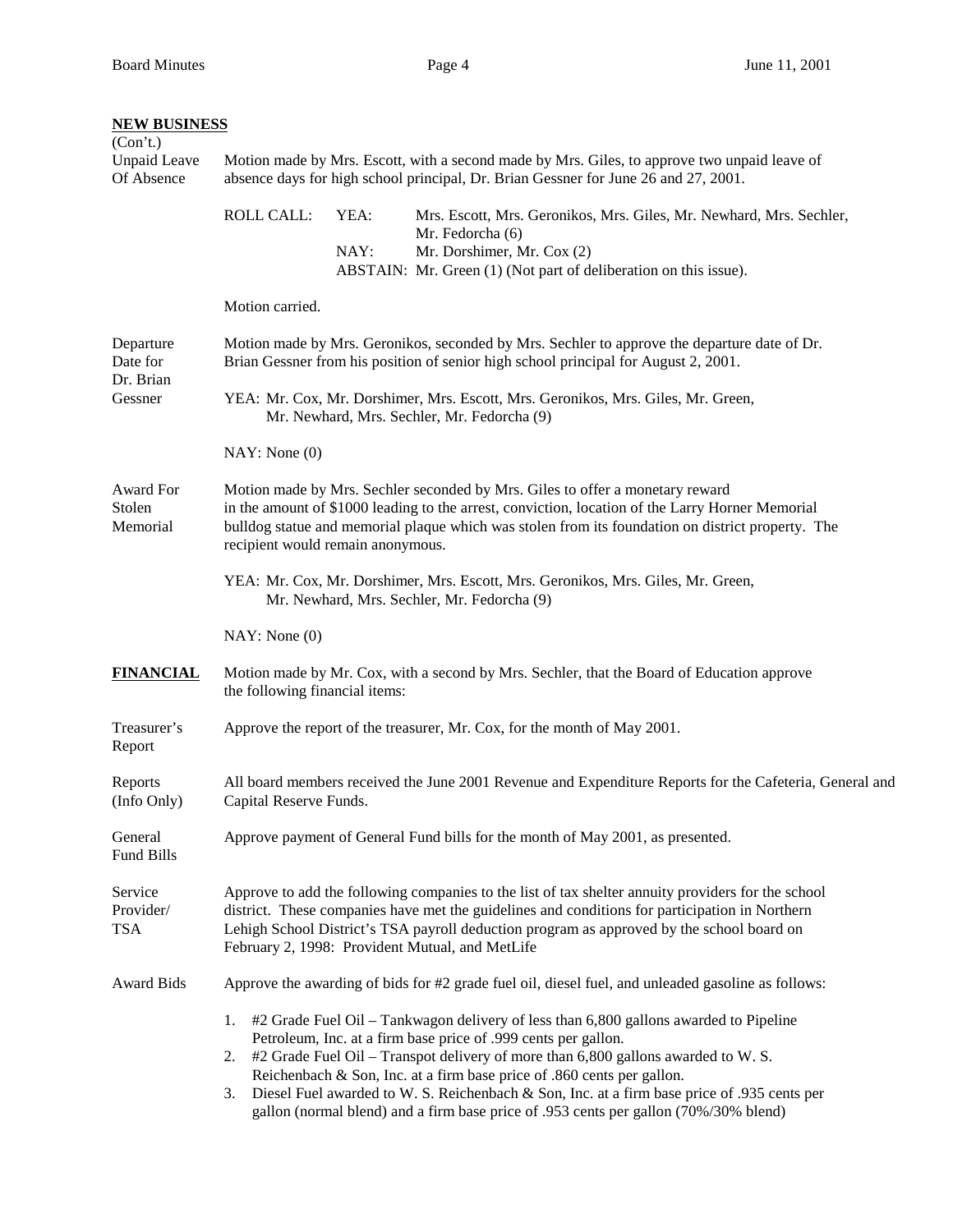4. Unleaded Gasoline awarded to W. S. Reichenbach  $\&$  Son, Inc. at a fluctuating base price of \$1.119 per gallon.

| <b>FINANCIAL</b><br>(Con't.)<br>Refund<br><b>Real Estate</b><br>Taxes |                                                                                                                                                                                                                                                                                                                                                                                                                                                  |              | Refund \$105.40 of 2000-2001 school property taxes to the following individuals due to assessed<br>value being reduced from \$21,550 to \$13,150:                                                                                                                                                 |  |  |  |
|-----------------------------------------------------------------------|--------------------------------------------------------------------------------------------------------------------------------------------------------------------------------------------------------------------------------------------------------------------------------------------------------------------------------------------------------------------------------------------------------------------------------------------------|--------------|---------------------------------------------------------------------------------------------------------------------------------------------------------------------------------------------------------------------------------------------------------------------------------------------------|--|--|--|
|                                                                       | Henry and Pauline Smith<br>4729 Mountain Road<br>Slatington, PA 18080-3621<br>Tax Parcel ID 23-B05-004-010<br>Washington Township                                                                                                                                                                                                                                                                                                                |              | Refund Amount \$105.40                                                                                                                                                                                                                                                                            |  |  |  |
| Reject All<br><b>Bids For Trash</b><br>Removal                        | Approve the recommendation of the Business Manager that the Board of Education reject all bids<br>received for trash removal, and extend the current contract with Waste Management Inc.                                                                                                                                                                                                                                                         |              |                                                                                                                                                                                                                                                                                                   |  |  |  |
| <b>Extend Trash</b>                                                   |                                                                                                                                                                                                                                                                                                                                                                                                                                                  |              | Approve to extend the current contract with Waste Management, Inc., our current trash removal<br>Removal contractor, for three years. The pricing under the extension is as follows: \$12,993.24 the first year, Contract<br>\$13,642.92 for the second year, and \$14,325.12 for the third year. |  |  |  |
| Purchase<br>Equipment<br>For SHS                                      | Approve to purchase 195 student desks, 8 teacher desks, 8 teacher chairs, and 16 four drawer<br>letter file cabinets with locks from Roberts & Meck, Inc. for the new classrooms at the senior<br>high school at a cost of \$21,925.95. These items would be purchased under the current PA State<br>Contract No. 7105-05. Money for this purchase would come from the "moveable fixtures $\&$<br>equipment" portion of the high school project. |              |                                                                                                                                                                                                                                                                                                   |  |  |  |
|                                                                       |                                                                                                                                                                                                                                                                                                                                                                                                                                                  |              | YEA: Mr. Cox, Mr. Dorshimer, Mrs. Escott, Mrs. Geronikos, Mrs. Giles, Mr. Green,<br>Mr. Newhard, Mrs. Sechler, Mr. Fedorcha (9)                                                                                                                                                                   |  |  |  |
|                                                                       | NAY: None(0)                                                                                                                                                                                                                                                                                                                                                                                                                                     |              |                                                                                                                                                                                                                                                                                                   |  |  |  |
| <b>INFORM-</b><br>ATION                                               |                                                                                                                                                                                                                                                                                                                                                                                                                                                  |              | All board members received the minutes of the Lehigh Carbon Community College<br>Board of Trustees meeting held on May 3, 2001.                                                                                                                                                                   |  |  |  |
|                                                                       |                                                                                                                                                                                                                                                                                                                                                                                                                                                  |              | A thank you letter acknowledging a donation of a lap top computer to the school district was read.                                                                                                                                                                                                |  |  |  |
| <b>RECOG-</b><br><b>NITION OF</b><br><b>GUESTS</b>                    | Earl Snyder, Northern Lehigh Educational Support Personnel President, thanked the board members<br>who served on the negotiations committee for the ratification of their new contract. He also thanked<br>the entire board for accepting the new contract.                                                                                                                                                                                      |              |                                                                                                                                                                                                                                                                                                   |  |  |  |
| <b>BUDGET</b><br><u>DISCUSSION</u>                                    | Dr. Sham and Mr. Fedorcha both announced that a special school board meeting will be held at 6:00<br>p.m. on Thursday, June 14, 2001 for adoption of the 2001-2002 district budget.                                                                                                                                                                                                                                                              |              |                                                                                                                                                                                                                                                                                                   |  |  |  |
|                                                                       |                                                                                                                                                                                                                                                                                                                                                                                                                                                  |              | Business Manager, Mr. Bernard Rockovich, reviewed some changes that were made to the<br>tentative budget since the last meeting and answered questions that arose.                                                                                                                                |  |  |  |
| <b>Budget Not</b><br>To Exceed A<br>1 Mill Increase                   | Motion made by Mr. Green, seconded by Mr. Cox that the tentative budget be reduced so that it<br>does not exceed a 1 mill increase for the 2001-2002 school year.                                                                                                                                                                                                                                                                                |              |                                                                                                                                                                                                                                                                                                   |  |  |  |
|                                                                       | <b>ROLL CALL:</b>                                                                                                                                                                                                                                                                                                                                                                                                                                | YEA:<br>NAY: | Mr. Green, Mr. Cox, Mr. Dorshimer (3)<br>Mrs. Escott, Mrs. Geronikos, Mrs. Giles, Mr. Newhard, Mrs. Sechler,<br>Mr. Fedorcha (6)                                                                                                                                                                  |  |  |  |
|                                                                       | Motion defeated.                                                                                                                                                                                                                                                                                                                                                                                                                                 |              |                                                                                                                                                                                                                                                                                                   |  |  |  |